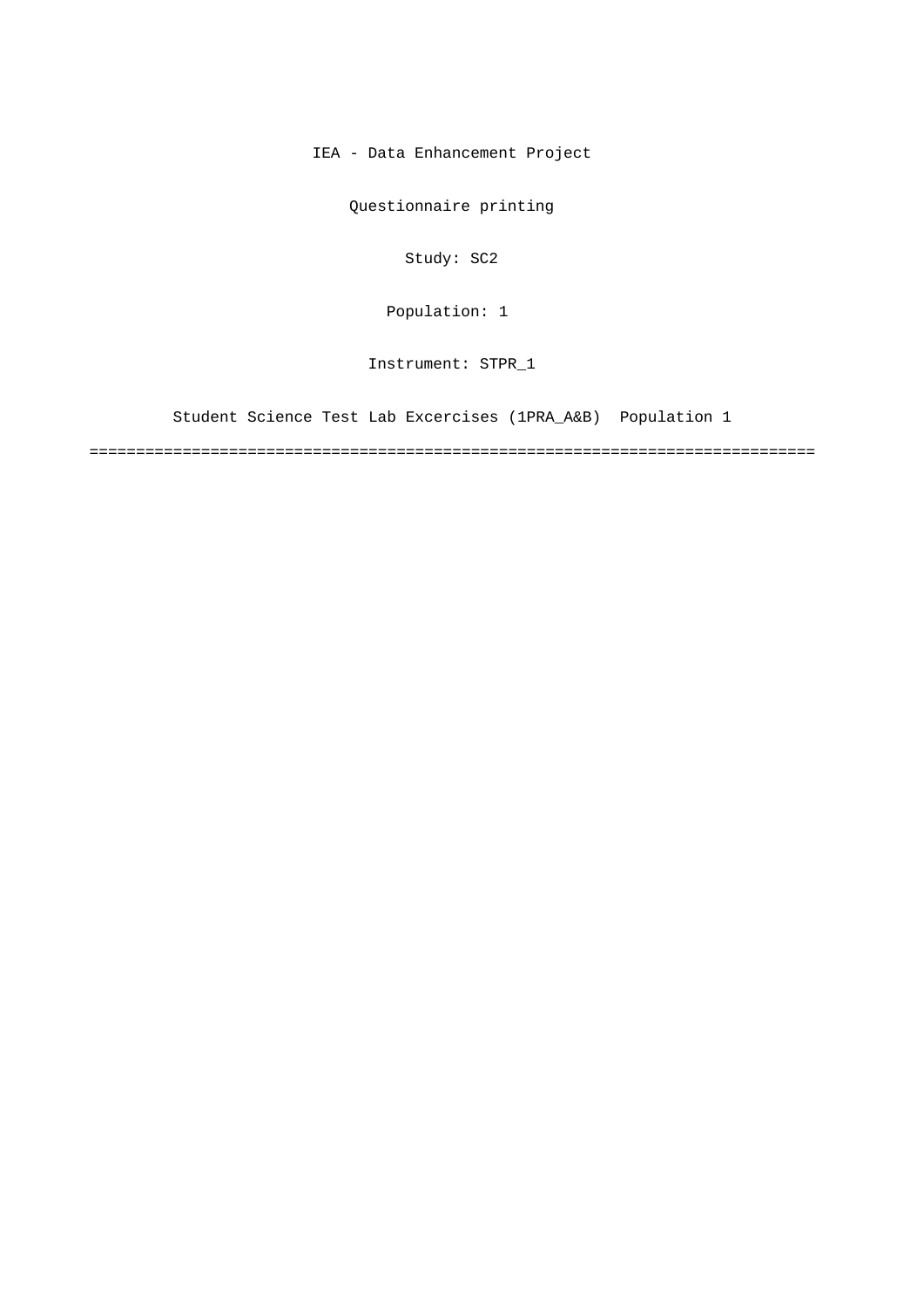## Experiment I

Before you are two containers. One contains a blue liquid. Place a straw over the stem [ Picture ] in the container and blow into the straw for about one minute.

 $1$ What change did you see take place in the liquid?

2 What is an explanation for this change?

Experiment II

Two plastic animal specimens are on display before you.

Look at them carefully.

 $\mathbf{1}$ List three ways in which you can see that they are alike.  $1.$ <u> 1989 - Jan James James James James James James James James James James James James James James James James</u>  $2.$ <u> 1989 - Johann Johann Stoff, deutscher Stoffen und der Stoffen und der Stoffen und der Stoffen und der Stoffen</u>  $\overline{a}$ List three ways in which you can see that they are different.  $1.$  $2.$  $3.$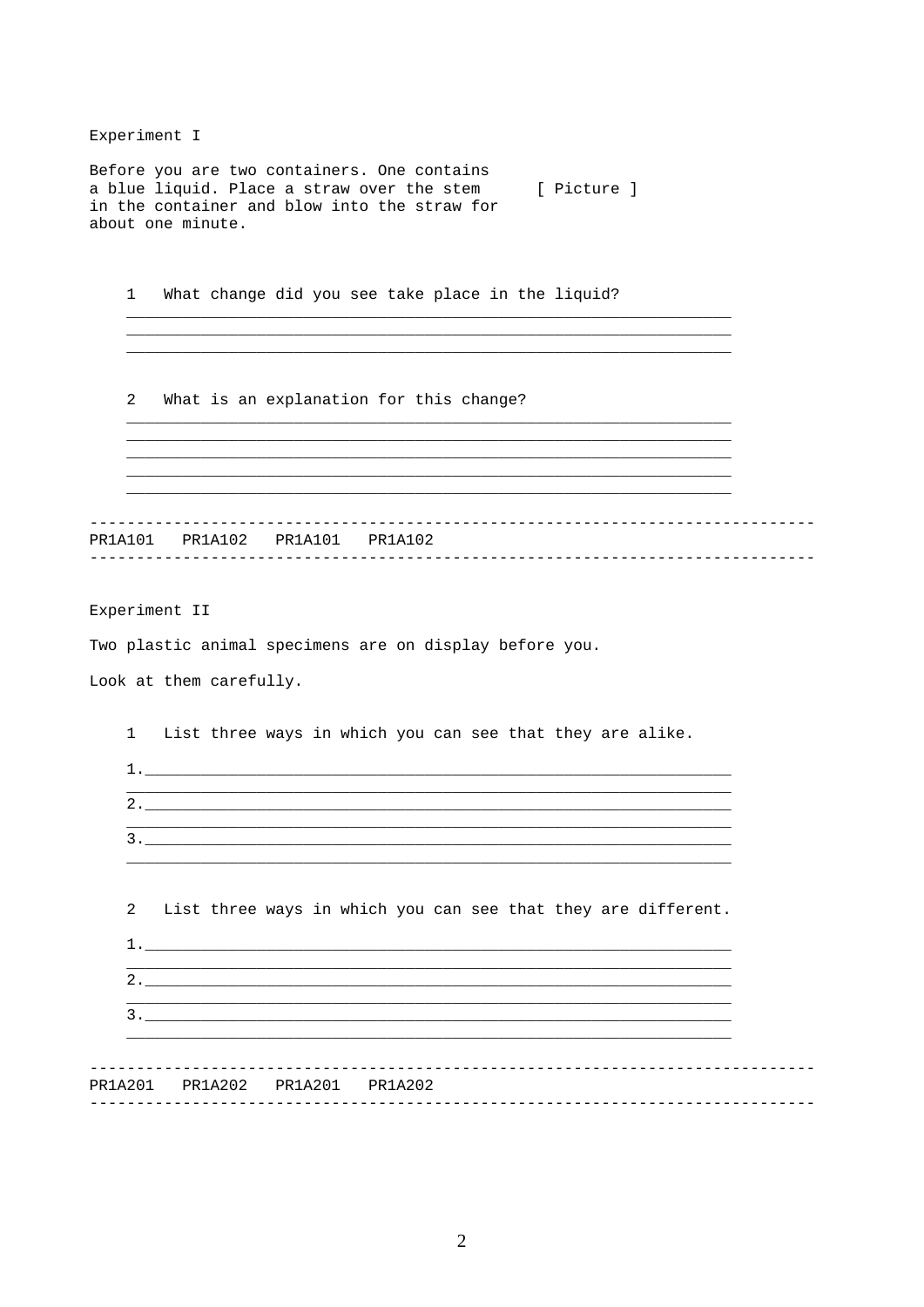Experiment III The diagram below represents an electric tester. [ Picture ] Use the materials provided to make such an elctric tester. 1 What happens when the wires X and Y are connected? (Circle "A" or "B") "A" The bulb lights. "B" The bulb does not light.

2 Test the objects provided to see which conduct electricity. Place a check (û) in the appropriate column to indicate the result.

| Object<br>Aluminium | Bulb Lights | Bulb Does Not Light | Conductor | Not A<br>Conductor |
|---------------------|-------------|---------------------|-----------|--------------------|
| Foil                |             |                     |           |                    |
| Paper               |             |                     |           |                    |
| Clip                |             |                     |           |                    |
| Plastic             |             |                     |           |                    |
| Spoon               |             |                     |           |                    |
| Wood                |             |                     |           |                    |

3 How did you find out that some objects are conductors?

Disconnect the wires when you are asked to clear your area.

------------------------------------------------------------------------------ ------------------------------------------------------------------------------ PR1A301 PR1A302 PR1A303 PR1A301 PR1A302 PR1A303 PR1A301 PR1A302 PR1A303

\_\_\_\_\_\_\_\_\_\_\_\_\_\_\_\_\_\_\_\_\_\_\_\_\_\_\_\_\_\_\_\_\_\_\_\_\_\_\_\_\_\_\_\_\_\_\_\_\_\_\_\_\_\_\_\_\_\_\_\_\_\_\_\_\_ \_\_\_\_\_\_\_\_\_\_\_\_\_\_\_\_\_\_\_\_\_\_\_\_\_\_\_\_\_\_\_\_\_\_\_\_\_\_\_\_\_\_\_\_\_\_\_\_\_\_\_\_\_\_\_\_\_\_\_\_\_\_\_\_\_ \_\_\_\_\_\_\_\_\_\_\_\_\_\_\_\_\_\_\_\_\_\_\_\_\_\_\_\_\_\_\_\_\_\_\_\_\_\_\_\_\_\_\_\_\_\_\_\_\_\_\_\_\_\_\_\_\_\_\_\_\_\_\_\_\_ \_\_\_\_\_\_\_\_\_\_\_\_\_\_\_\_\_\_\_\_\_\_\_\_\_\_\_\_\_\_\_\_\_\_\_\_\_\_\_\_\_\_\_\_\_\_\_\_\_\_\_\_\_\_\_\_\_\_\_\_\_\_\_\_\_ \_\_\_\_\_\_\_\_\_\_\_\_\_\_\_\_\_\_\_\_\_\_\_\_\_\_\_\_\_\_\_\_\_\_\_\_\_\_\_\_\_\_\_\_\_\_\_\_\_\_\_\_\_\_\_\_\_\_\_\_\_\_\_\_\_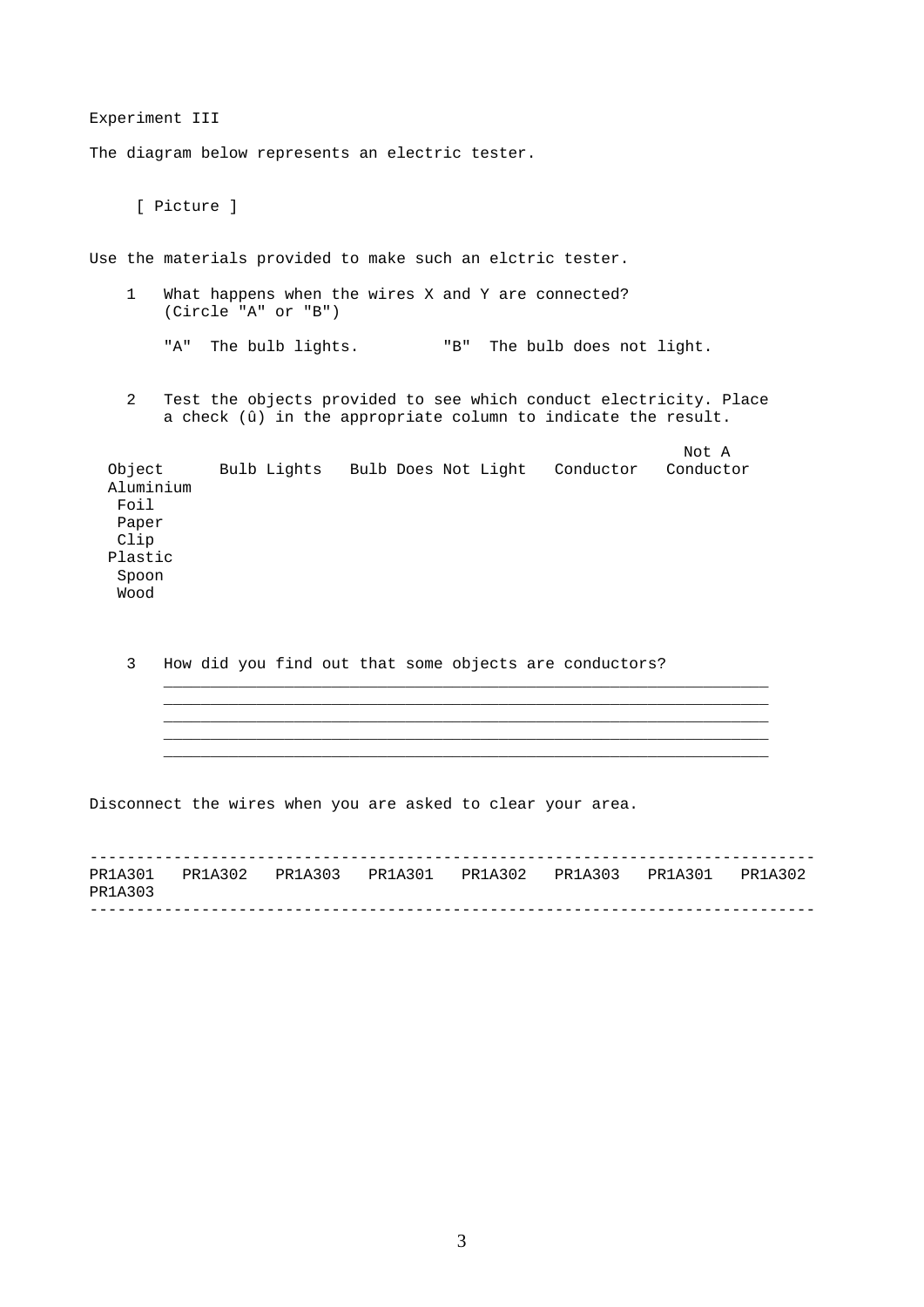Experiment I

Use the water in the cups marked "X" and "Y" to test the change in temperature when you mix hot and cold water.

- 1 What is the temperature of the water in cup "X"? \_\_\_\_\_\_\_\_\_\_\_\_\_\_\_\_\_\_\_\_\_\_\_\_\_\_\_\_\_
- 2 What is the temperature of the water in cup "Y"? \_\_\_
- 3 What do you think will be the temperature of the mixture when water from cup "X" and cup "Y" are poured into the larger cup?

Now pour the water from cup "X" and cup "Y" into the larger cup. Stir the mixture.

- 4 What is the temperature of the mixture? \_\_\_\_\_\_\_\_\_\_\_\_\_\_\_\_\_\_\_\_\_\_\_\_\_\_\_\_\_\_
- 5 If the temperature of the mixture is different from what you predicted in Question 3, what might be the reason?
- 6 What do you predict would be the temperature if you mixed equal amounts of water at 10 øC and 90 øC? Give a reason for your answer.

\_\_\_\_\_\_\_\_\_\_\_\_\_\_\_\_\_\_\_\_\_\_\_\_\_\_\_\_\_\_\_\_\_\_\_\_\_\_\_\_\_\_\_\_\_\_\_\_\_\_\_\_\_\_\_\_\_\_\_\_\_\_\_\_\_\_\_\_\_\_ \_\_\_\_\_\_\_\_\_\_\_\_\_\_\_\_\_\_\_\_\_\_\_\_\_\_\_\_\_\_\_\_\_\_\_\_\_\_\_\_\_\_\_\_\_\_\_\_\_\_\_\_\_\_\_\_\_\_\_\_\_\_\_\_\_\_\_\_\_\_

\_\_\_\_\_\_\_\_\_\_\_\_\_\_\_\_\_\_\_\_\_\_\_\_\_\_\_\_\_\_\_\_\_\_\_\_\_\_\_\_\_\_\_\_\_\_\_\_\_\_\_\_\_\_\_\_\_\_\_\_\_\_\_\_\_\_\_\_\_\_ \_\_\_\_\_\_\_\_\_\_\_\_\_\_\_\_\_\_\_\_\_\_\_\_\_\_\_\_\_\_\_\_\_\_\_\_\_\_\_\_\_\_\_\_\_\_\_\_\_\_\_\_\_\_\_\_\_\_\_\_\_\_\_\_\_\_\_\_\_\_ \_\_\_\_\_\_\_\_\_\_\_\_\_\_\_\_\_\_\_\_\_\_\_\_\_\_\_\_\_\_\_\_\_\_\_\_\_\_\_\_\_\_\_\_\_\_\_\_\_\_\_\_\_\_\_\_\_\_\_\_\_\_\_\_\_\_\_\_\_\_ \_\_\_\_\_\_\_\_\_\_\_\_\_\_\_\_\_\_\_\_\_\_\_\_\_\_\_\_\_\_\_\_\_\_\_\_\_\_\_\_\_\_\_\_\_\_\_\_\_\_\_\_\_\_\_\_\_\_\_\_\_\_\_\_\_\_\_\_\_\_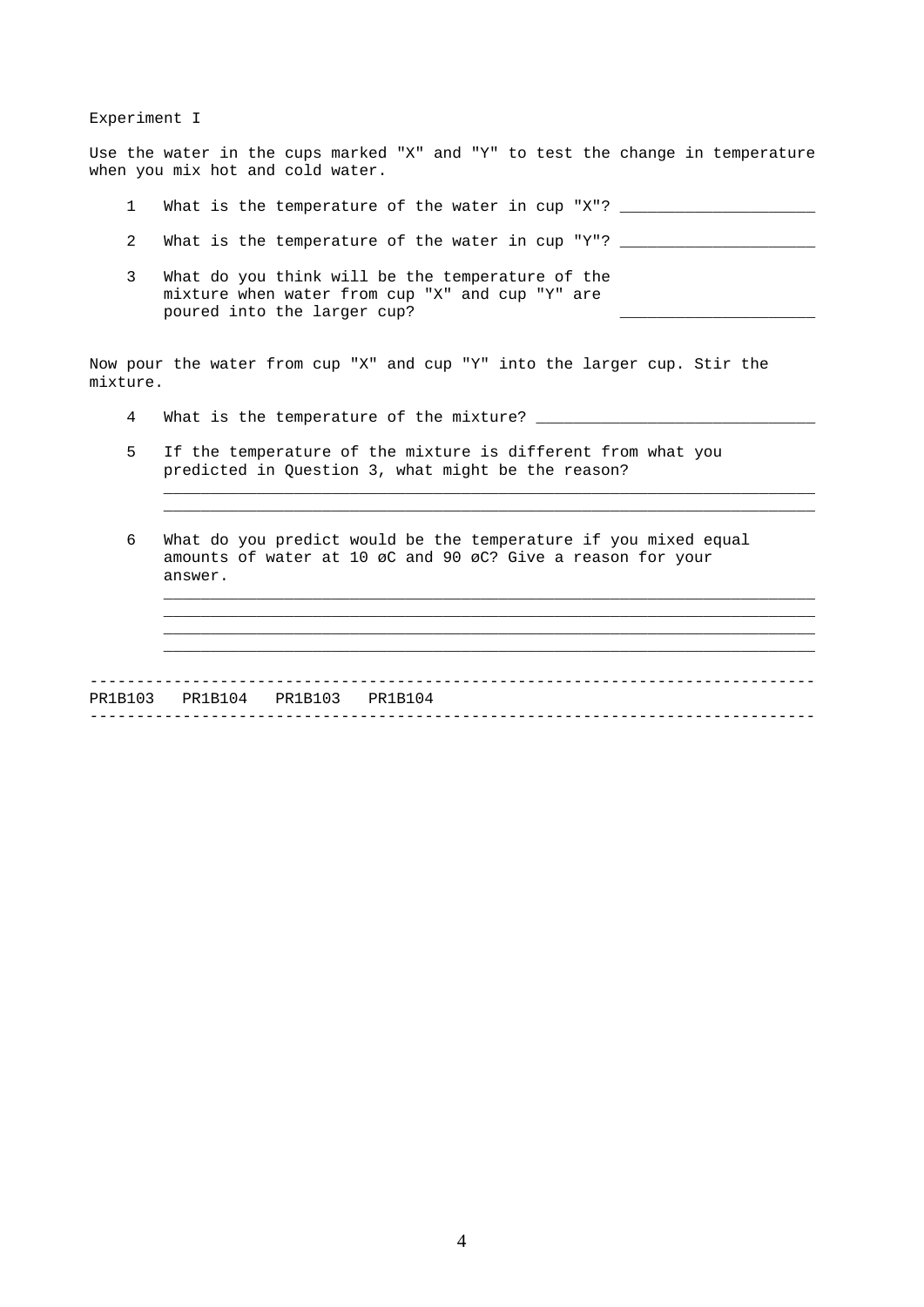Experiment II

On the table are a plastic cup with water, a cup containing a colored substance, and a small spoon.

Add half a spoonful of the colored substance to the water in the plastic cup.

DO NOT STIR OR MOVE THE CUP.

Observe what happens for several minutes.

 $\mathbf 1$ Describe what you saw happen to the colored substance.

 $\overline{a}$ Explain what you think happened.